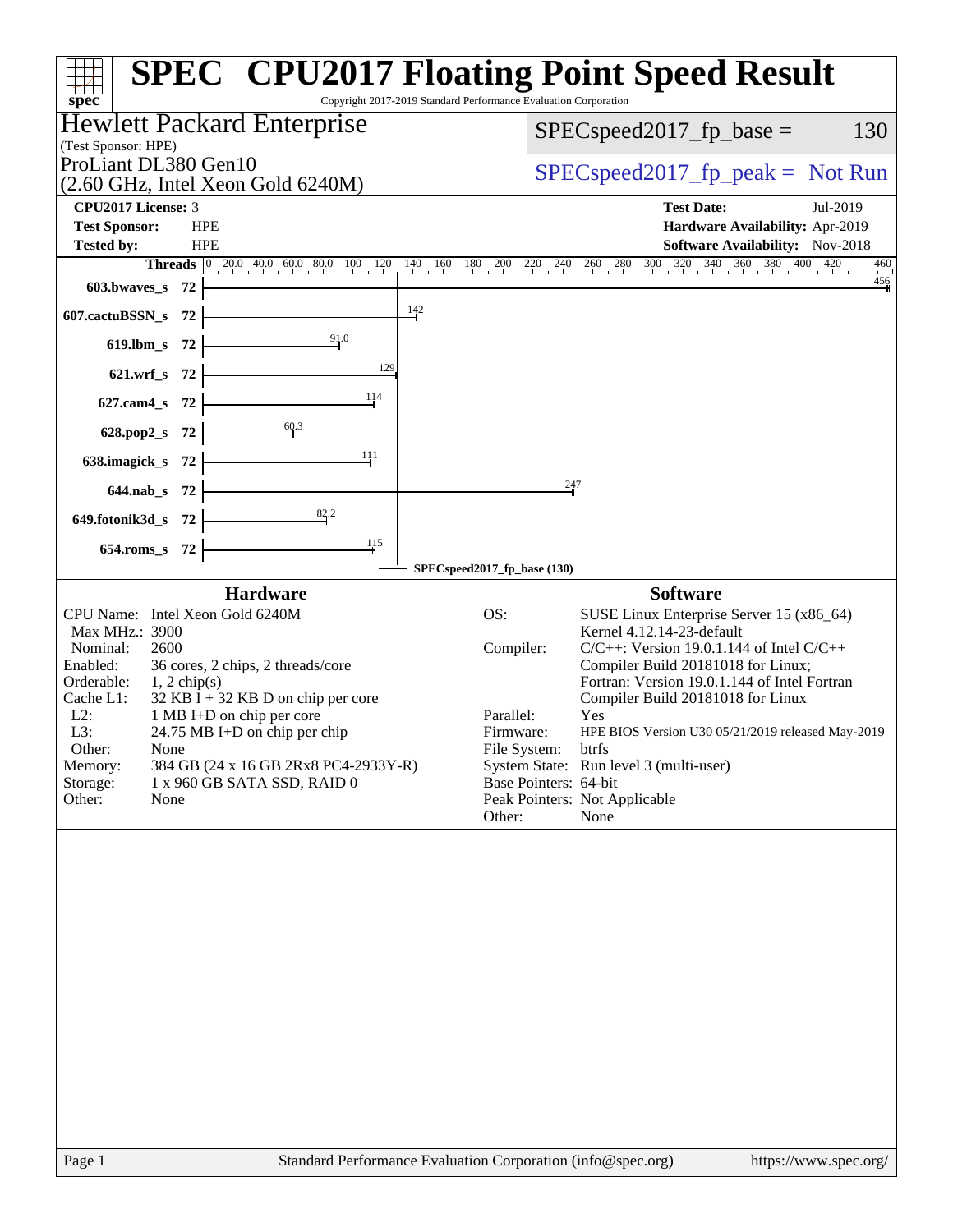Copyright 2017-2019 Standard Performance Evaluation Corporation

# Hewlett Packard Enterprise

(Test Sponsor: HPE)

**[spec](http://www.spec.org/)**

(2.60 GHz, Intel Xeon Gold 6240M)

 $SPEC speed2017_fp\_base = 130$ 

# ProLiant DL380 Gen10  $SPEC speed2017$  fp\_peak = Not Run

**[CPU2017 License:](http://www.spec.org/auto/cpu2017/Docs/result-fields.html#CPU2017License)** 3 **[Test Date:](http://www.spec.org/auto/cpu2017/Docs/result-fields.html#TestDate)** Jul-2019 **[Test Sponsor:](http://www.spec.org/auto/cpu2017/Docs/result-fields.html#TestSponsor)** HPE **[Hardware Availability:](http://www.spec.org/auto/cpu2017/Docs/result-fields.html#HardwareAvailability)** Apr-2019 **[Tested by:](http://www.spec.org/auto/cpu2017/Docs/result-fields.html#Testedby)** HPE **[Software Availability:](http://www.spec.org/auto/cpu2017/Docs/result-fields.html#SoftwareAvailability)** Nov-2018

### **[Results Table](http://www.spec.org/auto/cpu2017/Docs/result-fields.html#ResultsTable)**

|                                              | <b>Base</b>    |                |       |                | <b>Peak</b> |                |       |                |                |              |                |              |                |              |
|----------------------------------------------|----------------|----------------|-------|----------------|-------------|----------------|-------|----------------|----------------|--------------|----------------|--------------|----------------|--------------|
| <b>Benchmark</b>                             | <b>Threads</b> | <b>Seconds</b> | Ratio | <b>Seconds</b> | Ratio       | <b>Seconds</b> | Ratio | <b>Threads</b> | <b>Seconds</b> | <b>Ratio</b> | <b>Seconds</b> | <b>Ratio</b> | <b>Seconds</b> | <b>Ratio</b> |
| 603.bwayes_s                                 | 72             | 129            | 458   | 129            | 456         | 129            | 456   |                |                |              |                |              |                |              |
| 607.cactuBSSN s                              | 72             | 118            | 142   | 118            | 142         | 118            | 142   |                |                |              |                |              |                |              |
| $619.$ lbm_s                                 | 72             | 57.8           | 90.7  | 57.6           | 91.0        | 57.4           | 91.2  |                |                |              |                |              |                |              |
| $621.wrf$ s                                  | 72             | 103            | 129   | 102            | 129         | 102            | 129   |                |                |              |                |              |                |              |
| $627$ .cam $4 \text{ s}$                     | 72             | 77.5           | 114   | 77.8           | <u>114</u>  | 77.9           | 114   |                |                |              |                |              |                |              |
| $628.pop2_s$                                 | 72             | 198            | 59.9  | 196            | 60.4        | 197            | 60.3  |                |                |              |                |              |                |              |
| 638.imagick_s                                | 72             | 130            | 111   | 130            | 111         | 130            | 111   |                |                |              |                |              |                |              |
| $644$ .nab s                                 | 72             | 70.8           | 247   | 70.9           | 246         | 70.8           | 247   |                |                |              |                |              |                |              |
| 649.fotonik3d s                              | 72             | <u>111</u>     | 82.2  | 111            | 82.2        | 112            | 81.3  |                |                |              |                |              |                |              |
| $654$ .roms s                                | 72             | 137            | 115   | <u>137</u>     | 115         | 139            | 113   |                |                |              |                |              |                |              |
| $SPEC speed2017$ fp base =<br>130            |                |                |       |                |             |                |       |                |                |              |                |              |                |              |
| SPECspeed 2017 fp peak $=$<br><b>Not Run</b> |                |                |       |                |             |                |       |                |                |              |                |              |                |              |

Results appear in the [order in which they were run.](http://www.spec.org/auto/cpu2017/Docs/result-fields.html#RunOrder) Bold underlined text [indicates a median measurement](http://www.spec.org/auto/cpu2017/Docs/result-fields.html#Median).

### **[Operating System Notes](http://www.spec.org/auto/cpu2017/Docs/result-fields.html#OperatingSystemNotes)**

 Stack size set to unlimited using "ulimit -s unlimited" Transparent Huge Pages enabled by default Prior to runcpu invocation Filesystem page cache synced and cleared with: sync; echo 3> /proc/sys/vm/drop\_caches

### **[General Notes](http://www.spec.org/auto/cpu2017/Docs/result-fields.html#GeneralNotes)**

Environment variables set by runcpu before the start of the run: KMP\_AFFINITY = "granularity=core,compact" LD\_LIBRARY\_PATH = "/home/cpu2017\_fpSpeed/lib/ia32:/home/cpu2017\_fpSpeed/lib/intel64" OMP\_STACKSIZE = "192M"

 Binaries compiled on a system with 1x Intel Core i9-7900X CPU + 32GB RAM memory using Redhat Enterprise Linux 7.5 NA: The test sponsor attests, as of date of publication, that CVE-2017-5754 (Meltdown) is mitigated in the system as tested and documented. Yes: The test sponsor attests, as of date of publication, that CVE-2017-5753 (Spectre variant 1) is mitigated in the system as tested and documented. Yes: The test sponsor attests, as of date of publication, that CVE-2017-5715 (Spectre variant 2) is mitigated in the system as tested and documented.

### **[Platform Notes](http://www.spec.org/auto/cpu2017/Docs/result-fields.html#PlatformNotes)**

BIOS Configuration: Thermal Configuration set to Maximum Cooling Memory Patrol Scrubbing set to Disabled

**(Continued on next page)**

Page 2 Standard Performance Evaluation Corporation [\(info@spec.org\)](mailto:info@spec.org) <https://www.spec.org/>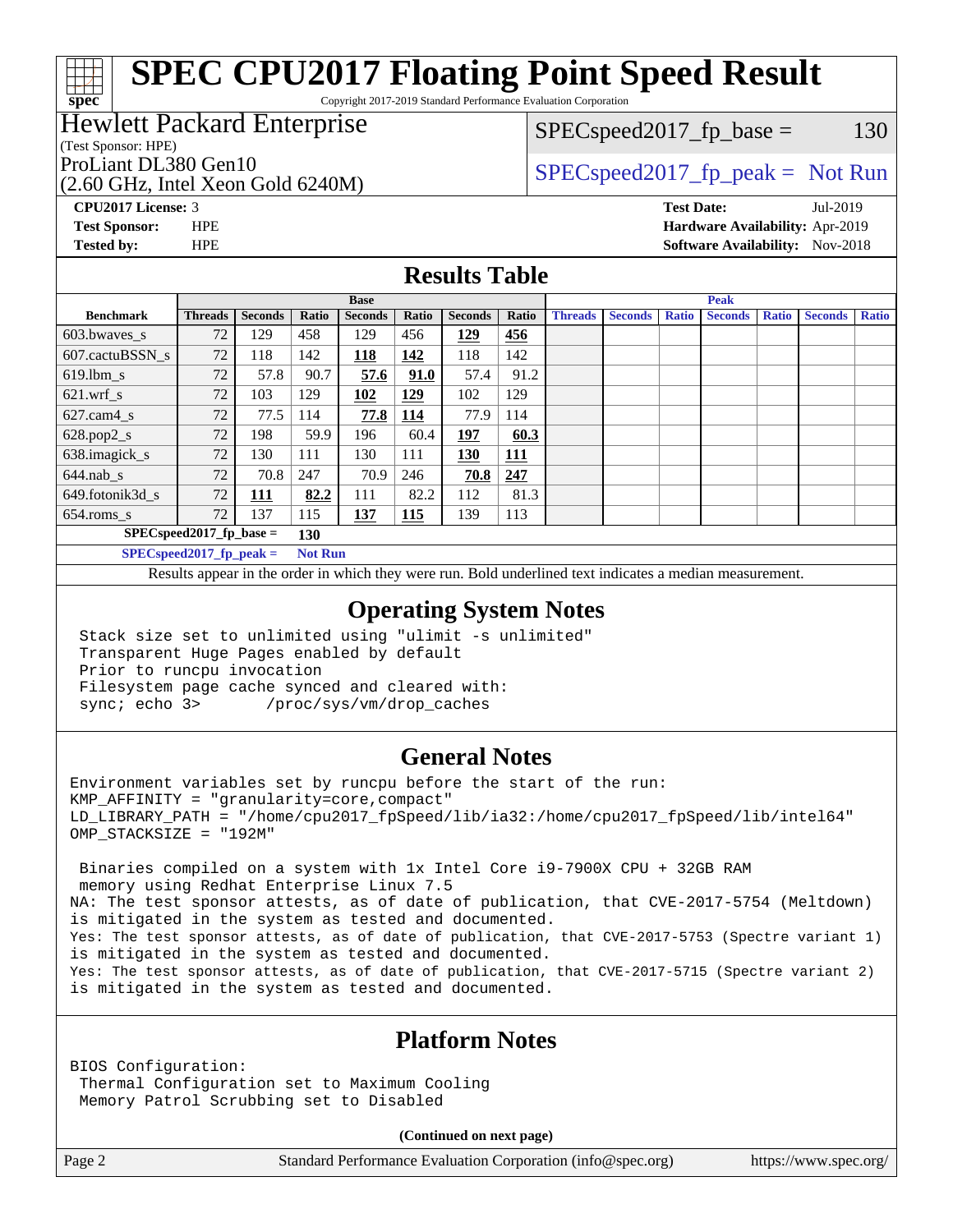Copyright 2017-2019 Standard Performance Evaluation Corporation

## Hewlett Packard Enterprise

 $SPEC speed2017_fp\_base = 130$ 

# (Test Sponsor: HPE)

(2.60 GHz, Intel Xeon Gold 6240M)

ProLiant DL380 Gen10  $SPEC speed2017$  [p\_peak = Not Run

**[spec](http://www.spec.org/)**

**[CPU2017 License:](http://www.spec.org/auto/cpu2017/Docs/result-fields.html#CPU2017License)** 3 **[Test Date:](http://www.spec.org/auto/cpu2017/Docs/result-fields.html#TestDate)** Jul-2019 **[Test Sponsor:](http://www.spec.org/auto/cpu2017/Docs/result-fields.html#TestSponsor)** HPE **[Hardware Availability:](http://www.spec.org/auto/cpu2017/Docs/result-fields.html#HardwareAvailability)** Apr-2019 **[Tested by:](http://www.spec.org/auto/cpu2017/Docs/result-fields.html#Testedby)** HPE **[Software Availability:](http://www.spec.org/auto/cpu2017/Docs/result-fields.html#SoftwareAvailability)** Nov-2018

### **[Platform Notes \(Continued\)](http://www.spec.org/auto/cpu2017/Docs/result-fields.html#PlatformNotes)**

Page 3 Standard Performance Evaluation Corporation [\(info@spec.org\)](mailto:info@spec.org) <https://www.spec.org/> LLC Prefetch set to Enabled LLC Dead Line Allocation set to Disabled Enhanced Processor Performance set to Enabled Workload Profile set to General Peak Frequency Compute Energy/Performance Bias set to Balanced Power Workload Profile set to Custom Numa Group Size Optimization set to Flat Sysinfo program /home/cpu2017\_fpSpeed/bin/sysinfo Rev: r5974 of 2018-05-19 9bcde8f2999c33d61f64985e45859ea9 running on linux-9mbf Tue Jul 2 18:09:12 2019 SUT (System Under Test) info as seen by some common utilities. For more information on this section, see <https://www.spec.org/cpu2017/Docs/config.html#sysinfo> From /proc/cpuinfo model name : Intel(R) Xeon(R) Gold 6240M CPU @ 2.60GHz 2 "physical id"s (chips) 72 "processors" cores, siblings (Caution: counting these is hw and system dependent. The following excerpts from /proc/cpuinfo might not be reliable. Use with caution.) cpu cores : 18 siblings : 36 physical 0: cores 0 1 2 3 4 8 9 10 11 16 17 18 19 20 24 25 26 27 physical 1: cores 0 1 2 3 4 8 9 10 11 16 17 18 19 20 24 25 26 27 From lscpu: Architecture: x86\_64<br>CPU op-mode(s): 32-bit, 64-bit CPU op-mode $(s)$ : Byte Order: Little Endian  $CPU(s):$  72 On-line CPU(s) list: 0-71 Thread(s) per core: 2 Core(s) per socket: 18 Socket(s): 2 NUMA node(s): 2 Vendor ID: GenuineIntel CPU family: 6 Model: 85 Model name: Intel(R) Xeon(R) Gold 6240M CPU @ 2.60GHz Stepping: 7 CPU MHz: 2600.000 BogoMIPS: 5200.00 Virtualization: VT-x L1d cache: 32K L1i cache: 32K L2 cache: 1024K **(Continued on next page)**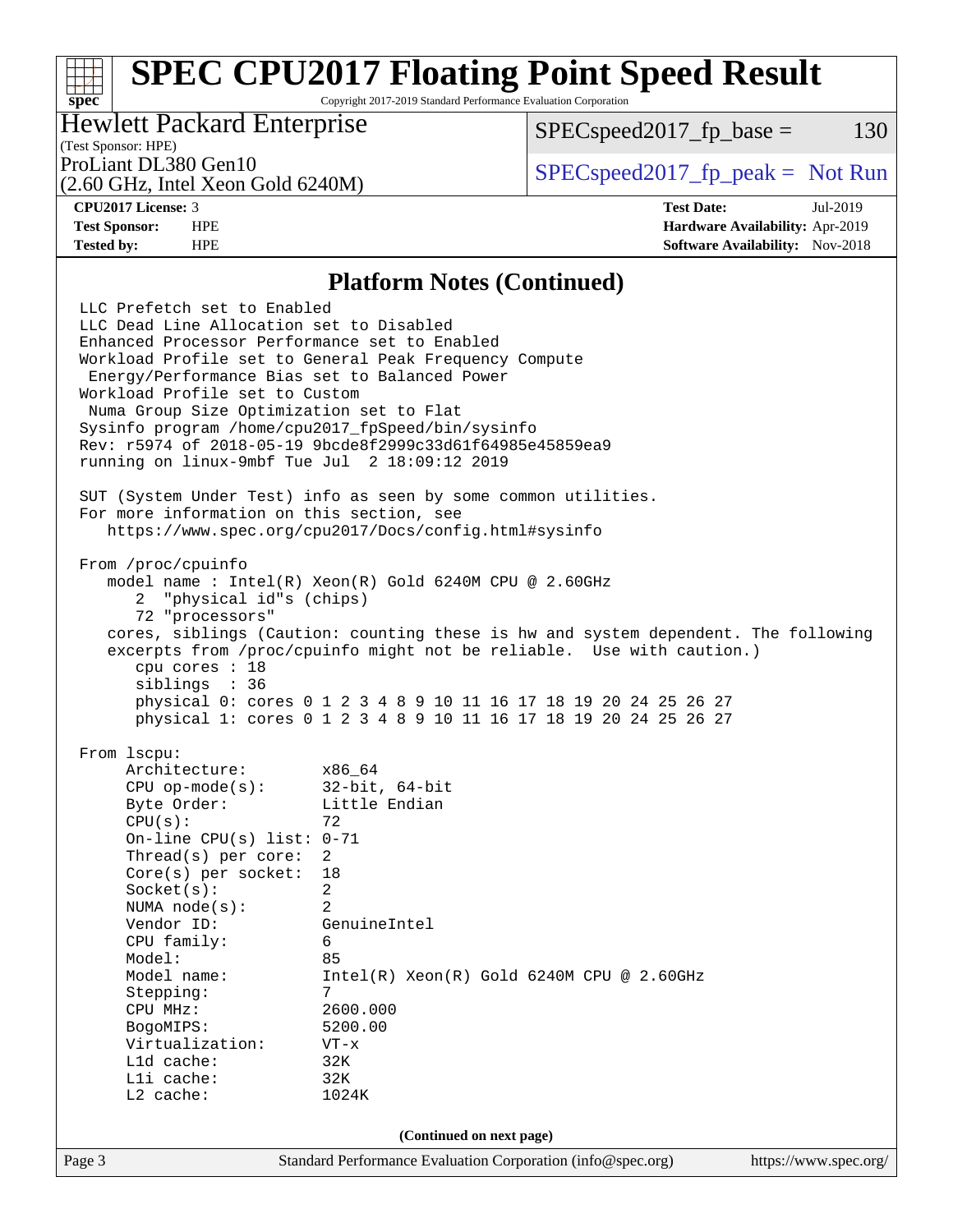### **[spec](http://www.spec.org/) [SPEC CPU2017 Floating Point Speed Result](http://www.spec.org/auto/cpu2017/Docs/result-fields.html#SPECCPU2017FloatingPointSpeedResult)** Copyright 2017-2019 Standard Performance Evaluation Corporation (Test Sponsor: HPE) Hewlett Packard Enterprise (2.60 GHz, Intel Xeon Gold 6240M) ProLiant DL380 Gen10  $SPEC speed2017$  [p\_peak = Not Run  $SPEC speed2017_fp\_base = 130$ **[CPU2017 License:](http://www.spec.org/auto/cpu2017/Docs/result-fields.html#CPU2017License)** 3 **[Test Date:](http://www.spec.org/auto/cpu2017/Docs/result-fields.html#TestDate)** Jul-2019 **[Test Sponsor:](http://www.spec.org/auto/cpu2017/Docs/result-fields.html#TestSponsor)** HPE **[Hardware Availability:](http://www.spec.org/auto/cpu2017/Docs/result-fields.html#HardwareAvailability)** Apr-2019 **[Tested by:](http://www.spec.org/auto/cpu2017/Docs/result-fields.html#Testedby)** HPE **[Software Availability:](http://www.spec.org/auto/cpu2017/Docs/result-fields.html#SoftwareAvailability)** Nov-2018 **[Platform Notes \(Continued\)](http://www.spec.org/auto/cpu2017/Docs/result-fields.html#PlatformNotes)** L3 cache: 25344K NUMA node0 CPU(s): 0-17,36-53 NUMA node1 CPU(s): 18-35,54-71 Flags: fpu vme de pse tsc msr pae mce cx8 apic sep mtrr pge mca cmov pat pse36 clflush dts acpi mmx fxsr sse sse2 ss ht tm pbe syscall nx pdpe1gb rdtscp lm constant\_tsc art arch\_perfmon pebs bts rep\_good nopl xtopology nonstop\_tsc cpuid

 sdbg fma cx16 xtpr pdcm pcid dca sse4\_1 sse4\_2 x2apic movbe popcnt tsc\_deadline\_timer aes xsave avx f16c rdrand lahf\_lm abm 3dnowprefetch cpuid\_fault epb cat\_l3 cdp\_l3 invpcid\_single intel\_ppin mba tpr\_shadow vnmi flexpriority ept vpid fsgsbase tsc\_adjust bmi1 hle avx2 smep bmi2 erms invpcid rtm cqm mpx rdt\_a avx512f avx512dq rdseed adx smap clflushopt clwb intel\_pt avx512cd avx512bw avx512vl xsaveopt xsavec xgetbv1 xsaves cqm\_llc cqm\_occup\_llc cqm\_mbm\_total cqm\_mbm\_local ibpb ibrs stibp dtherm ida arat pln pts pku ospke avx512\_vnni arch\_capabilities ssbd

aperfmperf tsc\_known\_freq pni pclmulqdq dtes64 monitor ds\_cpl vmx smx est tm2 ssse3

 /proc/cpuinfo cache data cache size : 25344 KB

 From numactl --hardware WARNING: a numactl 'node' might or might not correspond to a physical chip. available: 2 nodes (0-1) node 0 cpus: 0 1 2 3 4 5 6 7 8 9 10 11 12 13 14 15 16 17 36 37 38 39 40 41 42 43 44 45 46 47 48 49 50 51 52 53 node 0 size: 193014 MB node 0 free: 192333 MB node 1 cpus: 18 19 20 21 22 23 24 25 26 27 28 29 30 31 32 33 34 35 54 55 56 57 58 59 60 61 62 63 64 65 66 67 68 69 70 71 node 1 size: 193330 MB node 1 free: 193119 MB node distances: node 0 1  $0: 10 21$  1: 21 10 From /proc/meminfo MemTotal: 395617492 kB HugePages\_Total: 0 Hugepagesize: 2048 kB From /etc/\*release\* /etc/\*version\* os-release: NAME="SLES" VERSION="15"

 VERSION\_ID="15" PRETTY\_NAME="SUSE Linux Enterprise Server 15" ID="sles" ID\_LIKE="suse"

**(Continued on next page)**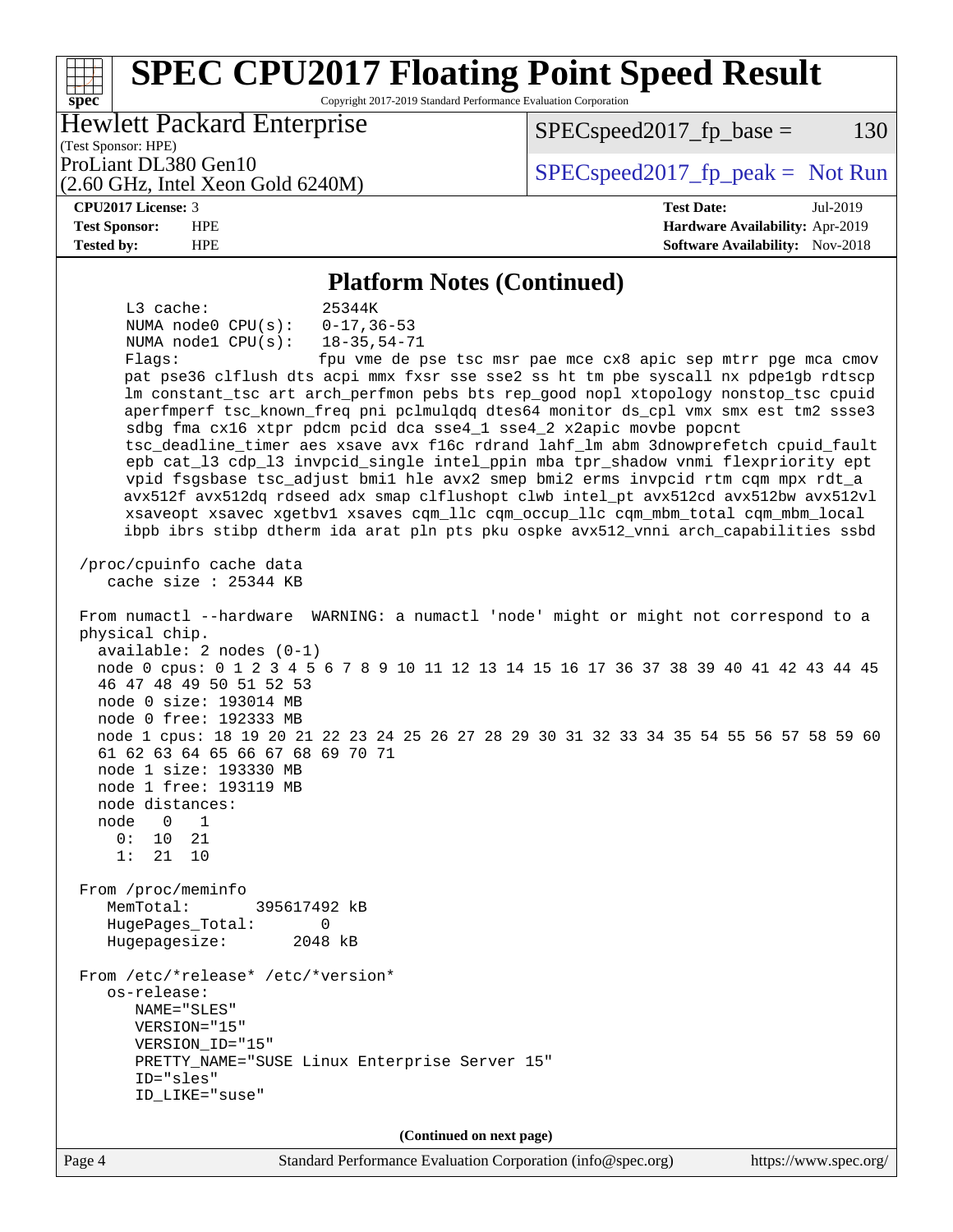### **[spec](http://www.spec.org/) [SPEC CPU2017 Floating Point Speed Result](http://www.spec.org/auto/cpu2017/Docs/result-fields.html#SPECCPU2017FloatingPointSpeedResult)** Copyright 2017-2019 Standard Performance Evaluation Corporation (Test Sponsor: HPE) Hewlett Packard Enterprise (2.60 GHz, Intel Xeon Gold 6240M) ProLiant DL380 Gen10  $SPEC speed2017_f$   $p\_peak = Not Run$  $SPEC speed2017_fp\_base = 130$ **[CPU2017 License:](http://www.spec.org/auto/cpu2017/Docs/result-fields.html#CPU2017License)** 3 **[Test Date:](http://www.spec.org/auto/cpu2017/Docs/result-fields.html#TestDate)** Jul-2019

**[Test Sponsor:](http://www.spec.org/auto/cpu2017/Docs/result-fields.html#TestSponsor)** HPE **[Hardware Availability:](http://www.spec.org/auto/cpu2017/Docs/result-fields.html#HardwareAvailability)** Apr-2019

**[Tested by:](http://www.spec.org/auto/cpu2017/Docs/result-fields.html#Testedby)** HPE **[Software Availability:](http://www.spec.org/auto/cpu2017/Docs/result-fields.html#SoftwareAvailability)** Nov-2018

**[Platform Notes \(Continued\)](http://www.spec.org/auto/cpu2017/Docs/result-fields.html#PlatformNotes)**

 ANSI\_COLOR="0;32" CPE\_NAME="cpe:/o:suse:sles:15"

uname -a:

 Linux linux-9mbf 4.12.14-23-default #1 SMP Tue May 29 21:04:44 UTC 2018 (cd0437b) x86\_64 x86\_64 x86\_64 GNU/Linux

Kernel self-reported vulnerability status:

 CVE-2017-5754 (Meltdown): Not affected CVE-2017-5753 (Spectre variant 1): Mitigation: \_\_user pointer sanitization CVE-2017-5715 (Spectre variant 2): Mitigation: Indirect Branch Restricted Speculation, IBPB, IBRS\_FW

run-level 3 Jul 2 18:07

 SPEC is set to: /home/cpu2017\_fpSpeed Filesystem Type Size Used Avail Use% Mounted on /dev/sdb4 xfs 436G 340G 97G 78% /home

 Additional information from dmidecode follows. WARNING: Use caution when you interpret this section. The 'dmidecode' program reads system data which is "intended to allow hardware to be accurately determined", but the intent may not be met, as there are frequent changes to hardware, firmware, and the "DMTF SMBIOS" standard. BIOS HPE U30 05/21/2019 Memory:

24x UNKNOWN NOT AVAILABLE 16 GB 2 rank 2933

(End of data from sysinfo program)

### **[Compiler Version Notes](http://www.spec.org/auto/cpu2017/Docs/result-fields.html#CompilerVersionNotes)**

============================================================================== CC 619.lbm\_s(base) 638.imagick\_s(base) 644.nab\_s(base) ------------------------------------------------------------------------------ Intel(R) C Intel(R) 64 Compiler for applications running on Intel(R)  $64$ , Version 19.0.1.144 Build 20181018 Copyright (C) 1985-2018 Intel Corporation. All rights reserved. ------------------------------------------------------------------------------ ============================================================================== FC 607.cactuBSSN\_s(base) ------------------------------------------------------------------------------ Intel(R) C++ Intel(R) 64 Compiler for applications running on Intel(R) 64, Version 19.0.1.144 Build 20181018 Copyright (C) 1985-2018 Intel Corporation. All rights reserved. **(Continued on next page)**

| Page 5 | Standard Performance Evaluation Corporation (info@spec.org) | https://www.spec.org/ |
|--------|-------------------------------------------------------------|-----------------------|
|        |                                                             |                       |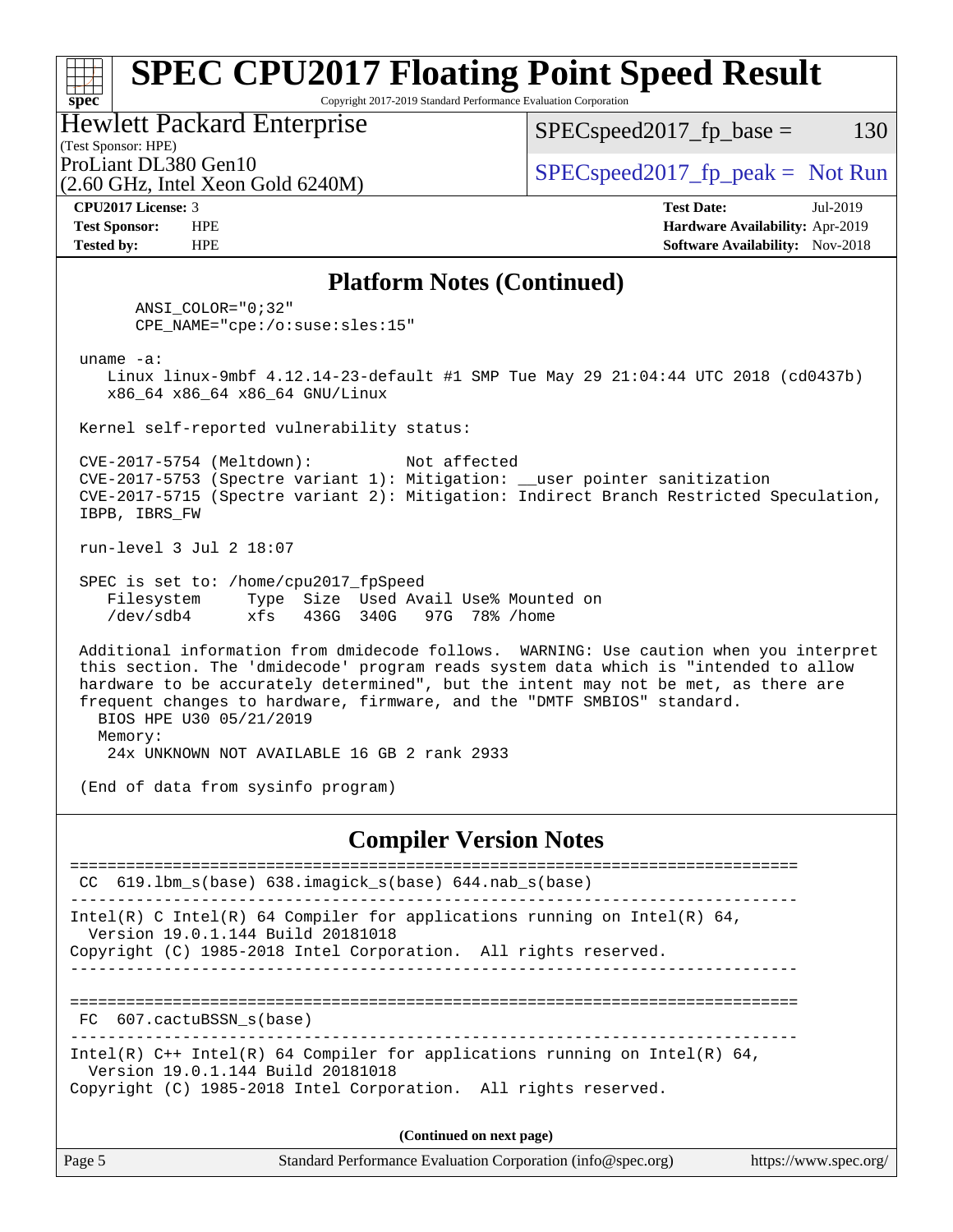Copyright 2017-2019 Standard Performance Evaluation Corporation

Hewlett Packard Enterprise

 $SPEC speed2017_fp\_base = 130$ 

(Test Sponsor: HPE)

(2.60 GHz, Intel Xeon Gold 6240M)

ProLiant DL380 Gen10<br>  $\begin{array}{r} \text{SPEC speed2017\_fp\_peak = Not Run} \\ \text{SPEC speed2017\_fp\_peak = Not Run} \end{array}$ 

**[spec](http://www.spec.org/)**

**[CPU2017 License:](http://www.spec.org/auto/cpu2017/Docs/result-fields.html#CPU2017License)** 3 **[Test Date:](http://www.spec.org/auto/cpu2017/Docs/result-fields.html#TestDate)** Jul-2019 **[Test Sponsor:](http://www.spec.org/auto/cpu2017/Docs/result-fields.html#TestSponsor)** HPE **[Hardware Availability:](http://www.spec.org/auto/cpu2017/Docs/result-fields.html#HardwareAvailability)** Apr-2019 **[Tested by:](http://www.spec.org/auto/cpu2017/Docs/result-fields.html#Testedby)** HPE **HPE [Software Availability:](http://www.spec.org/auto/cpu2017/Docs/result-fields.html#SoftwareAvailability)** Nov-2018

### **[Compiler Version Notes \(Continued\)](http://www.spec.org/auto/cpu2017/Docs/result-fields.html#CompilerVersionNotes)**

| Intel(R) C Intel(R) 64 Compiler for applications running on Intel(R) 64,<br>Version 19.0.1.144 Build 20181018<br>Copyright (C) 1985-2018 Intel Corporation. All rights reserved.<br>Intel(R) Fortran Intel(R) 64 Compiler for applications running on Intel(R)<br>64, Version 19.0.1.144 Build 20181018<br>Copyright (C) 1985-2018 Intel Corporation. All rights reserved. |
|----------------------------------------------------------------------------------------------------------------------------------------------------------------------------------------------------------------------------------------------------------------------------------------------------------------------------------------------------------------------------|
| FC $603.bwaves$ s(base) $649.fotonik3d$ s(base) $654.roms$ s(base)                                                                                                                                                                                                                                                                                                         |
| Intel(R) Fortran Intel(R) 64 Compiler for applications running on Intel(R)<br>64, Version 19.0.1.144 Build 20181018<br>Copyright (C) 1985-2018 Intel Corporation. All rights reserved.                                                                                                                                                                                     |
| ----------------------------<br>CC $621.$ wrf $s(base)$ $627.$ cam4 $s(base)$ $628.$ pop2 $s(base)$                                                                                                                                                                                                                                                                        |
| Intel(R) Fortran Intel(R) 64 Compiler for applications running on Intel(R)<br>64, Version 19.0.1.144 Build 20181018<br>Copyright (C) 1985-2018 Intel Corporation. All rights reserved.<br>Intel(R) C Intel(R) 64 Compiler for applications running on Intel(R) 64,<br>Version 19.0.1.144 Build 20181018<br>Copyright (C) 1985-2018 Intel Corporation. All rights reserved. |

# **[Base Compiler Invocation](http://www.spec.org/auto/cpu2017/Docs/result-fields.html#BaseCompilerInvocation)**

[C benchmarks](http://www.spec.org/auto/cpu2017/Docs/result-fields.html#Cbenchmarks):  $\text{icc}$  -m64 -std=c11 [Fortran benchmarks](http://www.spec.org/auto/cpu2017/Docs/result-fields.html#Fortranbenchmarks): [ifort -m64](http://www.spec.org/cpu2017/results/res2019q3/cpu2017-20190805-16557.flags.html#user_FCbase_intel_ifort_64bit_24f2bb282fbaeffd6157abe4f878425411749daecae9a33200eee2bee2fe76f3b89351d69a8130dd5949958ce389cf37ff59a95e7a40d588e8d3a57e0c3fd751) [Benchmarks using both Fortran and C](http://www.spec.org/auto/cpu2017/Docs/result-fields.html#BenchmarksusingbothFortranandC): [ifort -m64](http://www.spec.org/cpu2017/results/res2019q3/cpu2017-20190805-16557.flags.html#user_CC_FCbase_intel_ifort_64bit_24f2bb282fbaeffd6157abe4f878425411749daecae9a33200eee2bee2fe76f3b89351d69a8130dd5949958ce389cf37ff59a95e7a40d588e8d3a57e0c3fd751) [icc -m64 -std=c11](http://www.spec.org/cpu2017/results/res2019q3/cpu2017-20190805-16557.flags.html#user_CC_FCbase_intel_icc_64bit_c11_33ee0cdaae7deeeab2a9725423ba97205ce30f63b9926c2519791662299b76a0318f32ddfffdc46587804de3178b4f9328c46fa7c2b0cd779d7a61945c91cd35) [Benchmarks using Fortran, C, and C++:](http://www.spec.org/auto/cpu2017/Docs/result-fields.html#BenchmarksusingFortranCandCXX) [icpc -m64](http://www.spec.org/cpu2017/results/res2019q3/cpu2017-20190805-16557.flags.html#user_CC_CXX_FCbase_intel_icpc_64bit_4ecb2543ae3f1412ef961e0650ca070fec7b7afdcd6ed48761b84423119d1bf6bdf5cad15b44d48e7256388bc77273b966e5eb805aefd121eb22e9299b2ec9d9) [icc -m64 -std=c11](http://www.spec.org/cpu2017/results/res2019q3/cpu2017-20190805-16557.flags.html#user_CC_CXX_FCbase_intel_icc_64bit_c11_33ee0cdaae7deeeab2a9725423ba97205ce30f63b9926c2519791662299b76a0318f32ddfffdc46587804de3178b4f9328c46fa7c2b0cd779d7a61945c91cd35) [ifort -m64](http://www.spec.org/cpu2017/results/res2019q3/cpu2017-20190805-16557.flags.html#user_CC_CXX_FCbase_intel_ifort_64bit_24f2bb282fbaeffd6157abe4f878425411749daecae9a33200eee2bee2fe76f3b89351d69a8130dd5949958ce389cf37ff59a95e7a40d588e8d3a57e0c3fd751)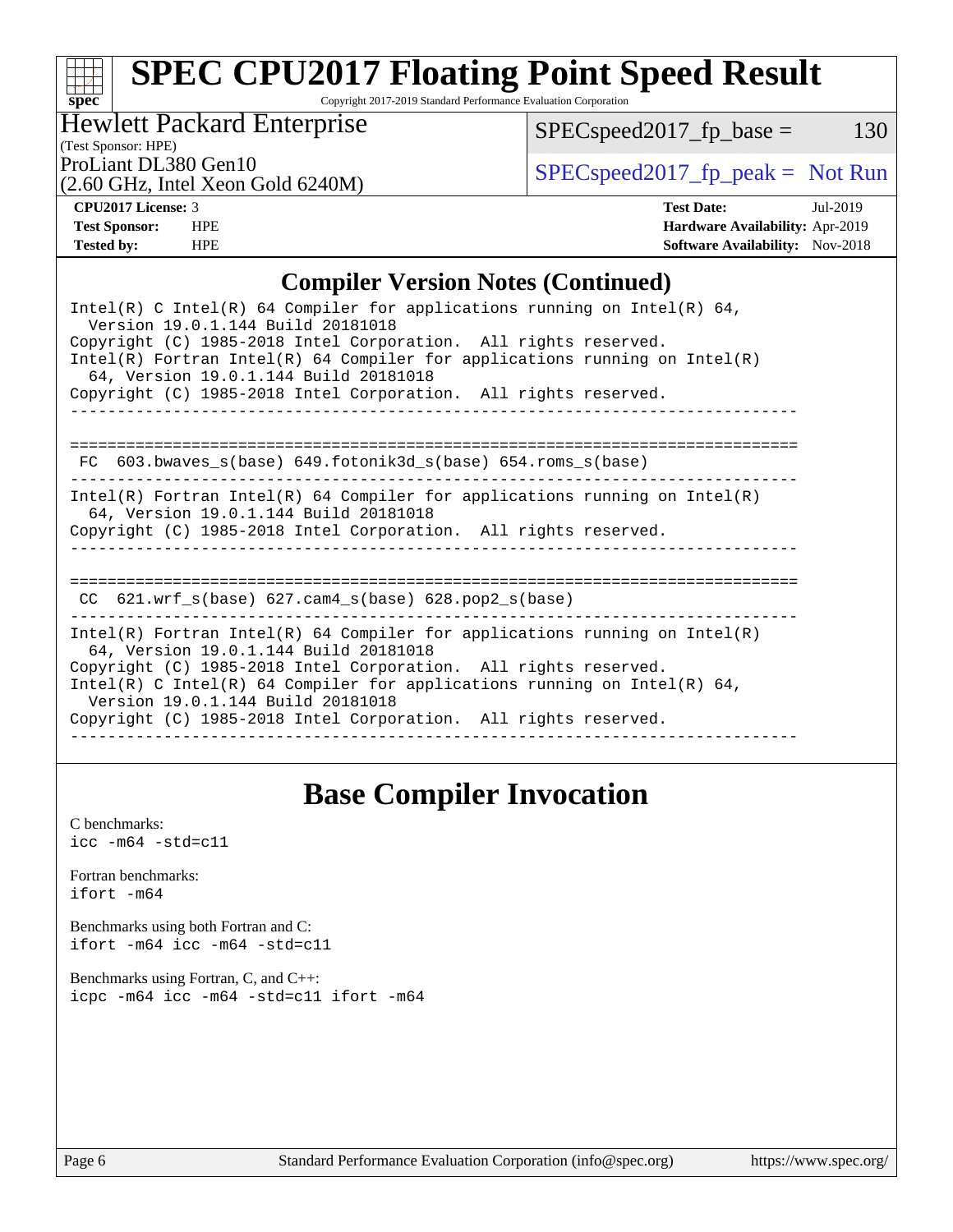Copyright 2017-2019 Standard Performance Evaluation Corporation

## Hewlett Packard Enterprise

 $SPEC speed2017_fp\_base = 130$ 

# (Test Sponsor: HPE)

(2.60 GHz, Intel Xeon Gold 6240M)

ProLiant DL380 Gen10  $SPEC speed2017$  [p\_peak = Not Run

**[spec](http://www.spec.org/)**

**[CPU2017 License:](http://www.spec.org/auto/cpu2017/Docs/result-fields.html#CPU2017License)** 3 **[Test Date:](http://www.spec.org/auto/cpu2017/Docs/result-fields.html#TestDate)** Jul-2019 **[Test Sponsor:](http://www.spec.org/auto/cpu2017/Docs/result-fields.html#TestSponsor)** HPE **[Hardware Availability:](http://www.spec.org/auto/cpu2017/Docs/result-fields.html#HardwareAvailability)** Apr-2019 **[Tested by:](http://www.spec.org/auto/cpu2017/Docs/result-fields.html#Testedby)** HPE **[Software Availability:](http://www.spec.org/auto/cpu2017/Docs/result-fields.html#SoftwareAvailability)** Nov-2018

# **[Base Portability Flags](http://www.spec.org/auto/cpu2017/Docs/result-fields.html#BasePortabilityFlags)**

 603.bwaves\_s: [-DSPEC\\_LP64](http://www.spec.org/cpu2017/results/res2019q3/cpu2017-20190805-16557.flags.html#suite_basePORTABILITY603_bwaves_s_DSPEC_LP64) 607.cactuBSSN\_s: [-DSPEC\\_LP64](http://www.spec.org/cpu2017/results/res2019q3/cpu2017-20190805-16557.flags.html#suite_basePORTABILITY607_cactuBSSN_s_DSPEC_LP64) 619.lbm\_s: [-DSPEC\\_LP64](http://www.spec.org/cpu2017/results/res2019q3/cpu2017-20190805-16557.flags.html#suite_basePORTABILITY619_lbm_s_DSPEC_LP64) 621.wrf\_s: [-DSPEC\\_LP64](http://www.spec.org/cpu2017/results/res2019q3/cpu2017-20190805-16557.flags.html#suite_basePORTABILITY621_wrf_s_DSPEC_LP64) [-DSPEC\\_CASE\\_FLAG](http://www.spec.org/cpu2017/results/res2019q3/cpu2017-20190805-16557.flags.html#b621.wrf_s_baseCPORTABILITY_DSPEC_CASE_FLAG) [-convert big\\_endian](http://www.spec.org/cpu2017/results/res2019q3/cpu2017-20190805-16557.flags.html#user_baseFPORTABILITY621_wrf_s_convert_big_endian_c3194028bc08c63ac5d04de18c48ce6d347e4e562e8892b8bdbdc0214820426deb8554edfa529a3fb25a586e65a3d812c835984020483e7e73212c4d31a38223) 627.cam4\_s: [-DSPEC\\_LP64](http://www.spec.org/cpu2017/results/res2019q3/cpu2017-20190805-16557.flags.html#suite_basePORTABILITY627_cam4_s_DSPEC_LP64) [-DSPEC\\_CASE\\_FLAG](http://www.spec.org/cpu2017/results/res2019q3/cpu2017-20190805-16557.flags.html#b627.cam4_s_baseCPORTABILITY_DSPEC_CASE_FLAG) 628.pop2\_s: [-DSPEC\\_LP64](http://www.spec.org/cpu2017/results/res2019q3/cpu2017-20190805-16557.flags.html#suite_basePORTABILITY628_pop2_s_DSPEC_LP64) [-DSPEC\\_CASE\\_FLAG](http://www.spec.org/cpu2017/results/res2019q3/cpu2017-20190805-16557.flags.html#b628.pop2_s_baseCPORTABILITY_DSPEC_CASE_FLAG) [-convert big\\_endian](http://www.spec.org/cpu2017/results/res2019q3/cpu2017-20190805-16557.flags.html#user_baseFPORTABILITY628_pop2_s_convert_big_endian_c3194028bc08c63ac5d04de18c48ce6d347e4e562e8892b8bdbdc0214820426deb8554edfa529a3fb25a586e65a3d812c835984020483e7e73212c4d31a38223) [-assume byterecl](http://www.spec.org/cpu2017/results/res2019q3/cpu2017-20190805-16557.flags.html#user_baseFPORTABILITY628_pop2_s_assume_byterecl_7e47d18b9513cf18525430bbf0f2177aa9bf368bc7a059c09b2c06a34b53bd3447c950d3f8d6c70e3faf3a05c8557d66a5798b567902e8849adc142926523472) 638.imagick\_s: [-DSPEC\\_LP64](http://www.spec.org/cpu2017/results/res2019q3/cpu2017-20190805-16557.flags.html#suite_basePORTABILITY638_imagick_s_DSPEC_LP64) 644.nab\_s: [-DSPEC\\_LP64](http://www.spec.org/cpu2017/results/res2019q3/cpu2017-20190805-16557.flags.html#suite_basePORTABILITY644_nab_s_DSPEC_LP64) 649.fotonik3d\_s: [-DSPEC\\_LP64](http://www.spec.org/cpu2017/results/res2019q3/cpu2017-20190805-16557.flags.html#suite_basePORTABILITY649_fotonik3d_s_DSPEC_LP64) 654.roms\_s: [-DSPEC\\_LP64](http://www.spec.org/cpu2017/results/res2019q3/cpu2017-20190805-16557.flags.html#suite_basePORTABILITY654_roms_s_DSPEC_LP64)

# **[Base Optimization Flags](http://www.spec.org/auto/cpu2017/Docs/result-fields.html#BaseOptimizationFlags)**

[C benchmarks](http://www.spec.org/auto/cpu2017/Docs/result-fields.html#Cbenchmarks):

[-xCORE-AVX512](http://www.spec.org/cpu2017/results/res2019q3/cpu2017-20190805-16557.flags.html#user_CCbase_f-xCORE-AVX512) [-ipo](http://www.spec.org/cpu2017/results/res2019q3/cpu2017-20190805-16557.flags.html#user_CCbase_f-ipo) [-O3](http://www.spec.org/cpu2017/results/res2019q3/cpu2017-20190805-16557.flags.html#user_CCbase_f-O3) [-no-prec-div](http://www.spec.org/cpu2017/results/res2019q3/cpu2017-20190805-16557.flags.html#user_CCbase_f-no-prec-div) [-qopt-prefetch](http://www.spec.org/cpu2017/results/res2019q3/cpu2017-20190805-16557.flags.html#user_CCbase_f-qopt-prefetch) [-ffinite-math-only](http://www.spec.org/cpu2017/results/res2019q3/cpu2017-20190805-16557.flags.html#user_CCbase_f_finite_math_only_cb91587bd2077682c4b38af759c288ed7c732db004271a9512da14a4f8007909a5f1427ecbf1a0fb78ff2a814402c6114ac565ca162485bbcae155b5e4258871) [-qopt-mem-layout-trans=4](http://www.spec.org/cpu2017/results/res2019q3/cpu2017-20190805-16557.flags.html#user_CCbase_f-qopt-mem-layout-trans_fa39e755916c150a61361b7846f310bcdf6f04e385ef281cadf3647acec3f0ae266d1a1d22d972a7087a248fd4e6ca390a3634700869573d231a252c784941a8) [-qopenmp](http://www.spec.org/cpu2017/results/res2019q3/cpu2017-20190805-16557.flags.html#user_CCbase_qopenmp_16be0c44f24f464004c6784a7acb94aca937f053568ce72f94b139a11c7c168634a55f6653758ddd83bcf7b8463e8028bb0b48b77bcddc6b78d5d95bb1df2967) [-DSPEC\\_OPENMP](http://www.spec.org/cpu2017/results/res2019q3/cpu2017-20190805-16557.flags.html#suite_CCbase_DSPEC_OPENMP)

[Fortran benchmarks](http://www.spec.org/auto/cpu2017/Docs/result-fields.html#Fortranbenchmarks):

[-DSPEC\\_OPENMP](http://www.spec.org/cpu2017/results/res2019q3/cpu2017-20190805-16557.flags.html#suite_FCbase_DSPEC_OPENMP) [-xCORE-AVX512](http://www.spec.org/cpu2017/results/res2019q3/cpu2017-20190805-16557.flags.html#user_FCbase_f-xCORE-AVX512) [-ipo](http://www.spec.org/cpu2017/results/res2019q3/cpu2017-20190805-16557.flags.html#user_FCbase_f-ipo) [-O3](http://www.spec.org/cpu2017/results/res2019q3/cpu2017-20190805-16557.flags.html#user_FCbase_f-O3) [-no-prec-div](http://www.spec.org/cpu2017/results/res2019q3/cpu2017-20190805-16557.flags.html#user_FCbase_f-no-prec-div) [-qopt-prefetch](http://www.spec.org/cpu2017/results/res2019q3/cpu2017-20190805-16557.flags.html#user_FCbase_f-qopt-prefetch) [-ffinite-math-only](http://www.spec.org/cpu2017/results/res2019q3/cpu2017-20190805-16557.flags.html#user_FCbase_f_finite_math_only_cb91587bd2077682c4b38af759c288ed7c732db004271a9512da14a4f8007909a5f1427ecbf1a0fb78ff2a814402c6114ac565ca162485bbcae155b5e4258871) [-qopt-mem-layout-trans=4](http://www.spec.org/cpu2017/results/res2019q3/cpu2017-20190805-16557.flags.html#user_FCbase_f-qopt-mem-layout-trans_fa39e755916c150a61361b7846f310bcdf6f04e385ef281cadf3647acec3f0ae266d1a1d22d972a7087a248fd4e6ca390a3634700869573d231a252c784941a8) [-qopenmp](http://www.spec.org/cpu2017/results/res2019q3/cpu2017-20190805-16557.flags.html#user_FCbase_qopenmp_16be0c44f24f464004c6784a7acb94aca937f053568ce72f94b139a11c7c168634a55f6653758ddd83bcf7b8463e8028bb0b48b77bcddc6b78d5d95bb1df2967) [-nostandard-realloc-lhs](http://www.spec.org/cpu2017/results/res2019q3/cpu2017-20190805-16557.flags.html#user_FCbase_f_2003_std_realloc_82b4557e90729c0f113870c07e44d33d6f5a304b4f63d4c15d2d0f1fab99f5daaed73bdb9275d9ae411527f28b936061aa8b9c8f2d63842963b95c9dd6426b8a)

[Benchmarks using both Fortran and C](http://www.spec.org/auto/cpu2017/Docs/result-fields.html#BenchmarksusingbothFortranandC):

[-xCORE-AVX512](http://www.spec.org/cpu2017/results/res2019q3/cpu2017-20190805-16557.flags.html#user_CC_FCbase_f-xCORE-AVX512) [-ipo](http://www.spec.org/cpu2017/results/res2019q3/cpu2017-20190805-16557.flags.html#user_CC_FCbase_f-ipo) [-O3](http://www.spec.org/cpu2017/results/res2019q3/cpu2017-20190805-16557.flags.html#user_CC_FCbase_f-O3) [-no-prec-div](http://www.spec.org/cpu2017/results/res2019q3/cpu2017-20190805-16557.flags.html#user_CC_FCbase_f-no-prec-div) [-qopt-prefetch](http://www.spec.org/cpu2017/results/res2019q3/cpu2017-20190805-16557.flags.html#user_CC_FCbase_f-qopt-prefetch) [-ffinite-math-only](http://www.spec.org/cpu2017/results/res2019q3/cpu2017-20190805-16557.flags.html#user_CC_FCbase_f_finite_math_only_cb91587bd2077682c4b38af759c288ed7c732db004271a9512da14a4f8007909a5f1427ecbf1a0fb78ff2a814402c6114ac565ca162485bbcae155b5e4258871) [-qopt-mem-layout-trans=4](http://www.spec.org/cpu2017/results/res2019q3/cpu2017-20190805-16557.flags.html#user_CC_FCbase_f-qopt-mem-layout-trans_fa39e755916c150a61361b7846f310bcdf6f04e385ef281cadf3647acec3f0ae266d1a1d22d972a7087a248fd4e6ca390a3634700869573d231a252c784941a8) [-qopenmp](http://www.spec.org/cpu2017/results/res2019q3/cpu2017-20190805-16557.flags.html#user_CC_FCbase_qopenmp_16be0c44f24f464004c6784a7acb94aca937f053568ce72f94b139a11c7c168634a55f6653758ddd83bcf7b8463e8028bb0b48b77bcddc6b78d5d95bb1df2967) [-DSPEC\\_OPENMP](http://www.spec.org/cpu2017/results/res2019q3/cpu2017-20190805-16557.flags.html#suite_CC_FCbase_DSPEC_OPENMP) [-nostandard-realloc-lhs](http://www.spec.org/cpu2017/results/res2019q3/cpu2017-20190805-16557.flags.html#user_CC_FCbase_f_2003_std_realloc_82b4557e90729c0f113870c07e44d33d6f5a304b4f63d4c15d2d0f1fab99f5daaed73bdb9275d9ae411527f28b936061aa8b9c8f2d63842963b95c9dd6426b8a)

[Benchmarks using Fortran, C, and C++:](http://www.spec.org/auto/cpu2017/Docs/result-fields.html#BenchmarksusingFortranCandCXX)

[-xCORE-AVX512](http://www.spec.org/cpu2017/results/res2019q3/cpu2017-20190805-16557.flags.html#user_CC_CXX_FCbase_f-xCORE-AVX512) [-ipo](http://www.spec.org/cpu2017/results/res2019q3/cpu2017-20190805-16557.flags.html#user_CC_CXX_FCbase_f-ipo) [-O3](http://www.spec.org/cpu2017/results/res2019q3/cpu2017-20190805-16557.flags.html#user_CC_CXX_FCbase_f-O3) [-no-prec-div](http://www.spec.org/cpu2017/results/res2019q3/cpu2017-20190805-16557.flags.html#user_CC_CXX_FCbase_f-no-prec-div) [-qopt-prefetch](http://www.spec.org/cpu2017/results/res2019q3/cpu2017-20190805-16557.flags.html#user_CC_CXX_FCbase_f-qopt-prefetch) [-ffinite-math-only](http://www.spec.org/cpu2017/results/res2019q3/cpu2017-20190805-16557.flags.html#user_CC_CXX_FCbase_f_finite_math_only_cb91587bd2077682c4b38af759c288ed7c732db004271a9512da14a4f8007909a5f1427ecbf1a0fb78ff2a814402c6114ac565ca162485bbcae155b5e4258871) [-qopt-mem-layout-trans=4](http://www.spec.org/cpu2017/results/res2019q3/cpu2017-20190805-16557.flags.html#user_CC_CXX_FCbase_f-qopt-mem-layout-trans_fa39e755916c150a61361b7846f310bcdf6f04e385ef281cadf3647acec3f0ae266d1a1d22d972a7087a248fd4e6ca390a3634700869573d231a252c784941a8) [-qopenmp](http://www.spec.org/cpu2017/results/res2019q3/cpu2017-20190805-16557.flags.html#user_CC_CXX_FCbase_qopenmp_16be0c44f24f464004c6784a7acb94aca937f053568ce72f94b139a11c7c168634a55f6653758ddd83bcf7b8463e8028bb0b48b77bcddc6b78d5d95bb1df2967) [-DSPEC\\_OPENMP](http://www.spec.org/cpu2017/results/res2019q3/cpu2017-20190805-16557.flags.html#suite_CC_CXX_FCbase_DSPEC_OPENMP) [-nostandard-realloc-lhs](http://www.spec.org/cpu2017/results/res2019q3/cpu2017-20190805-16557.flags.html#user_CC_CXX_FCbase_f_2003_std_realloc_82b4557e90729c0f113870c07e44d33d6f5a304b4f63d4c15d2d0f1fab99f5daaed73bdb9275d9ae411527f28b936061aa8b9c8f2d63842963b95c9dd6426b8a)

The flags files that were used to format this result can be browsed at

<http://www.spec.org/cpu2017/flags/Intel-ic18.0-official-linux64.2019-04-02.html> <http://www.spec.org/cpu2017/flags/HPE-Platform-Flags-Intel-V1.2-CLX-revB.html>

You can also download the XML flags sources by saving the following links: <http://www.spec.org/cpu2017/flags/Intel-ic18.0-official-linux64.2019-04-02.xml> <http://www.spec.org/cpu2017/flags/HPE-Platform-Flags-Intel-V1.2-CLX-revB.xml>